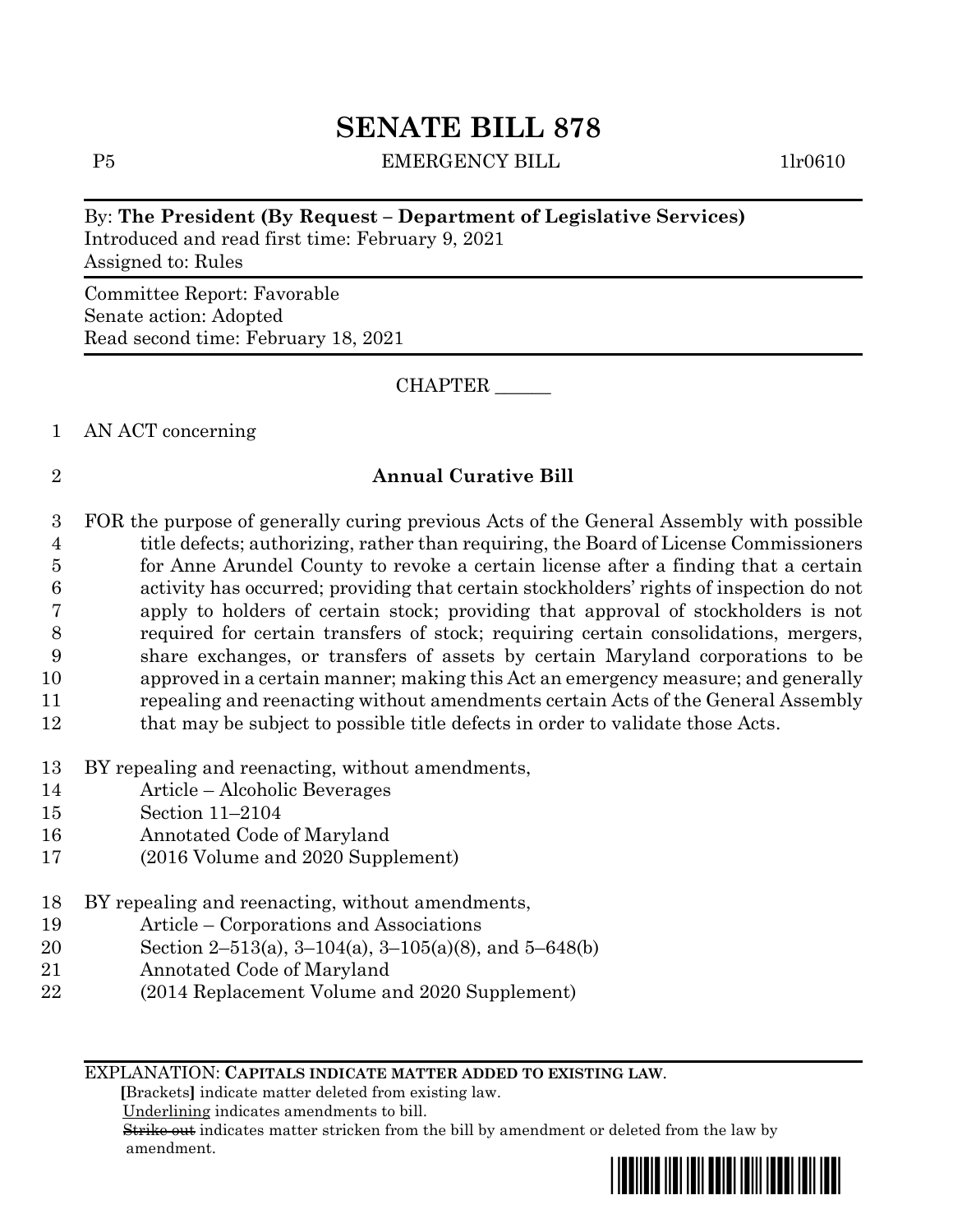| 1<br>$\overline{2}$  | BY repealing and reenacting, without amendments,<br>Article – Correctional Services                                                                                                                                                                                                  |
|----------------------|--------------------------------------------------------------------------------------------------------------------------------------------------------------------------------------------------------------------------------------------------------------------------------------|
| $\boldsymbol{3}$     | Section $9-609.1(c)$                                                                                                                                                                                                                                                                 |
| 4                    | Annotated Code of Maryland                                                                                                                                                                                                                                                           |
| $\overline{5}$       | (2017 Replacement Volume and 2020 Supplement)                                                                                                                                                                                                                                        |
| 6                    | BY repealing and reenacting, without amendments,                                                                                                                                                                                                                                     |
| 7                    | Article - Criminal Law                                                                                                                                                                                                                                                               |
| $8\,$                | Section $10-110(f)$                                                                                                                                                                                                                                                                  |
| 9<br>10              | Annotated Code of Maryland<br>(2012 Replacement Volume and 2020 Supplement)                                                                                                                                                                                                          |
| 11<br>12<br>13<br>14 | BY repealing and reenacting, without amendments,<br>Article - Insurance<br>Section $15-130(a)$<br>Annotated Code of Maryland                                                                                                                                                         |
| 15                   | (2017 Replacement Volume and 2020 Supplement)                                                                                                                                                                                                                                        |
| 16<br>17             | SECTION 1. BE IT ENACTED BY THE GENERAL ASSEMBLY OF MARYLAND,<br>That the Laws of Maryland read as follows:                                                                                                                                                                          |
| 18                   | <b>Article - Alcoholic Beverages</b>                                                                                                                                                                                                                                                 |
| 19                   | $11 - 2104.$                                                                                                                                                                                                                                                                         |
| 20<br>21             | This section applies only to an entertainment facility license issued under $\S$<br>(a)<br>$11-1005$ of this title.                                                                                                                                                                  |
| 22<br>23<br>24       | Notwithstanding the mandatory revocation requirement for local licensing<br>(b)<br>boards under $\S$ 4–605(a) of this article, after a finding that an activity listed in $\S$ 4–605 of<br>this article has occurred, the Board may revoke the license.                              |
| 25                   | DRAFTER'S NOTE:                                                                                                                                                                                                                                                                      |
| 26<br>27             | Error: Purpose paragraph of bill being cured failed to accurately describe the changes<br>made by the bill.                                                                                                                                                                          |
| 28                   | Occurred: Chapter 626 (Senate Bill 126) of the Acts of 2020.                                                                                                                                                                                                                         |
| 29                   | <b>Article - Corporations and Associations</b>                                                                                                                                                                                                                                       |
| 30                   | $2 - 513.$                                                                                                                                                                                                                                                                           |
| 31<br>32<br>33       | Unless the charter of a corporation provides otherwise by reference to this<br>(a)<br>section or the subject matter of this section, this section does not apply, in whole or in part,<br>to holders of any shares or any class or series of stock, other than common stock, that is |

classified or reclassified by articles of supplementary, or created by articles of incorporation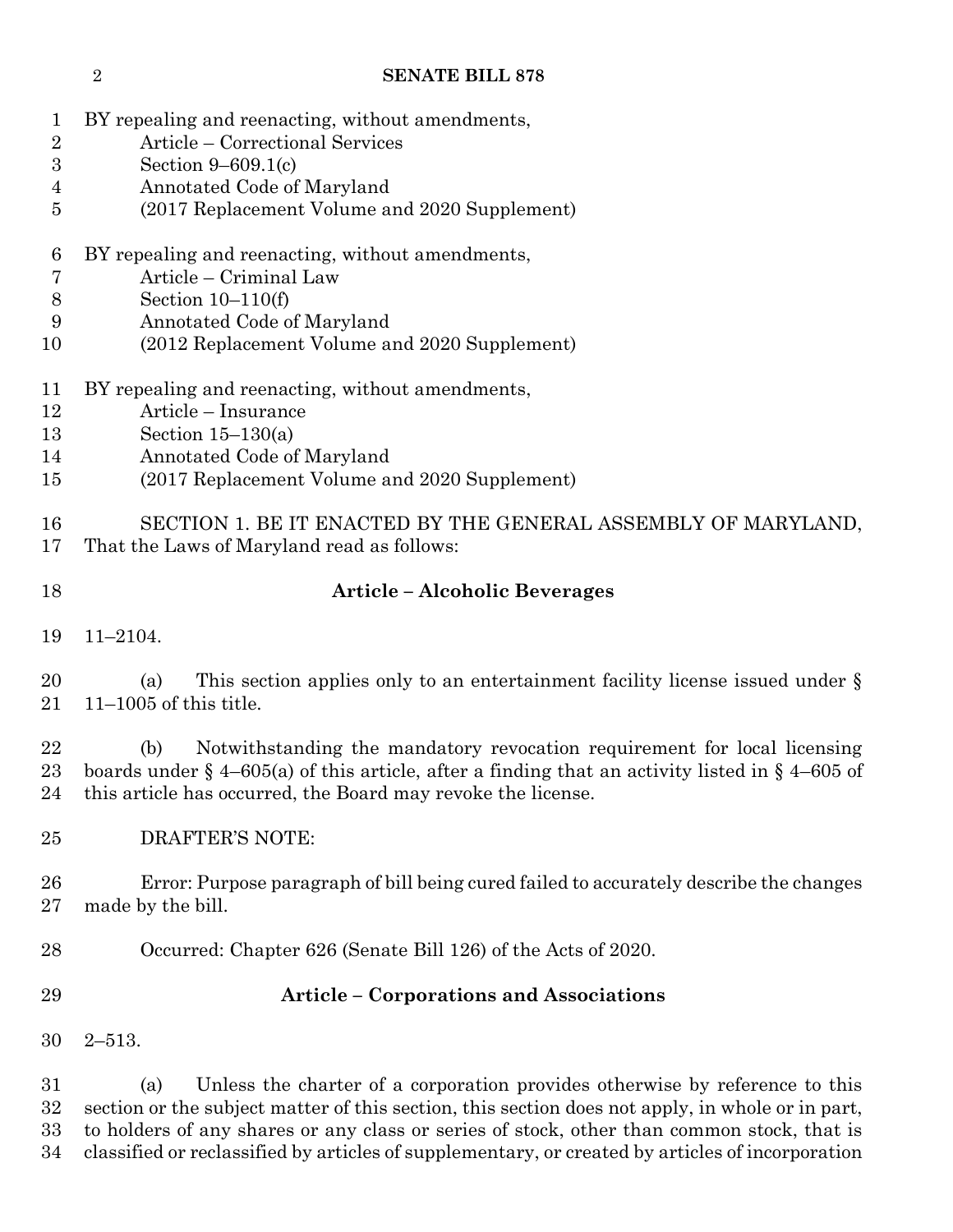## **SENATE BILL 878** 3

| 1<br>$\overline{2}$       | or an amendment to the charter, accepted for record by the Department on or after October<br>1, 2020.                                                                                                                                                            |
|---------------------------|------------------------------------------------------------------------------------------------------------------------------------------------------------------------------------------------------------------------------------------------------------------|
| $\boldsymbol{3}$          | <b>DRAFTER'S NOTE:</b>                                                                                                                                                                                                                                           |
| $\overline{4}$<br>$\bf 5$ | Error: Purpose paragraph of bill being cured failed to accurately describe the changes<br>made by the bill.                                                                                                                                                      |
| 6                         | Occurred: Chapters 292 and 293 (House Bill 668/Senate Bill 469) of the Acts of 2020.                                                                                                                                                                             |
| 7                         | $3 - 104.$                                                                                                                                                                                                                                                       |
| 8<br>9<br>10              | Notwithstanding any other provision of this subtitle, unless the charter or<br>(a)<br>bylaws of a corporation provide otherwise by reference to this section or the subject matter<br>of this section, the approval of the stockholders is not required for any: |
| 11<br>12                  | Transfer of assets by a corporation in the ordinary course of business<br>(1)<br>actually conducted by it or as a distribution as defined in $\S 2-301$ of this article;                                                                                         |
| 13<br>14                  | Mortgage, pledge, or creation of any other security interest in any or all<br>(2)<br>of the assets of a corporation, whether or not in the ordinary course of its business;                                                                                      |
| 15<br>16<br>17            | Transfer of assets by a corporation to one or more persons if all of the<br>(3)<br>equity interests of the person or persons are owned, directly or indirectly, by the<br>corporation;                                                                           |
| 18<br>19<br>20            | (4)<br>Transfer of assets by a corporation registered as an open-end<br>investment company under the Investment Company Act of 1940, including a transfer<br>between or among classes or series of stock of a corporation; or                                    |
| 21                        | Transfer of assets by a corporation that is dissolved.<br>(5)                                                                                                                                                                                                    |
| 22                        | <b>DRAFTER'S NOTE:</b>                                                                                                                                                                                                                                           |
| 23<br>24                  | Error: Purpose paragraph of bill being cured failed to accurately describe the changes<br>made by the bill.                                                                                                                                                      |
| 25                        | Occurred: Chapters 292 and 293 (House Bill 668/Senate Bill 469) of the Acts of 2020.                                                                                                                                                                             |
| 26                        | $3 - 105.$                                                                                                                                                                                                                                                       |
| 27<br>28                  | A consolidation, merger, share exchange, or transfer of assets shall be<br>(a)<br>approved in the manner provided by this section, except that:                                                                                                                  |
| 29<br>30                  | (8)<br>A consolidation, merger, or share exchange shall be approved by a<br>Maryland corporation registered as an open-end investment company under the                                                                                                          |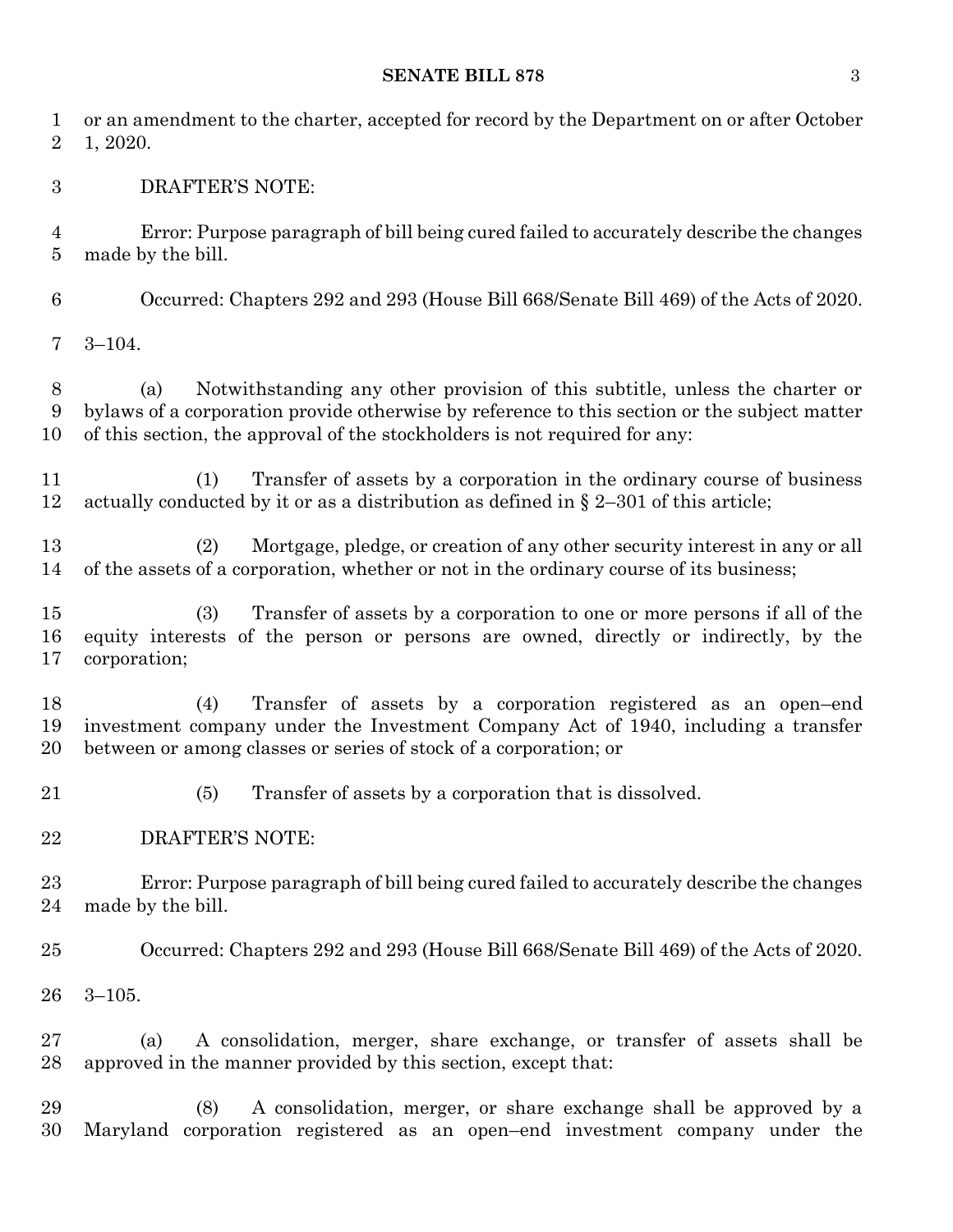| 1<br>$\overline{2}$              | Investment Company Act of 1940 only by a majority of the entire board of directors and in<br>the manner and by the vote required under the Investment Company Act of 1940.                                                                                                                                 |
|----------------------------------|------------------------------------------------------------------------------------------------------------------------------------------------------------------------------------------------------------------------------------------------------------------------------------------------------------|
| $\boldsymbol{3}$                 | <b>DRAFTER'S NOTE:</b>                                                                                                                                                                                                                                                                                     |
| $\overline{4}$<br>$\overline{5}$ | Error: Purpose paragraph of bill being cured failed to accurately describe the changes<br>made by the bill.                                                                                                                                                                                                |
| $\boldsymbol{6}$                 | Occurred: Chapters 292 and 293 (House Bill 668/Senate Bill 469) of the Acts of 2020.                                                                                                                                                                                                                       |
| 7                                | $5 - 648.$                                                                                                                                                                                                                                                                                                 |
| 8<br>9<br>10<br>11               | On payment of the fees provided for in $\S 5-649$ of this subtitle, the Department<br>(b)<br>shall accept for record any articles or certificate filed with the Department under this<br>section if the Department finds that the articles or certificate conform to the requirements<br>of this subtitle. |
| 12                               | <b>DRAFTER'S NOTE:</b>                                                                                                                                                                                                                                                                                     |
| 13<br>14                         | Error: Function paragraph of bill being cured incorrectly indicated that $\S 5-647(b)$ ,<br>rather than $\S$ 5–648(b), of the Corporations and Associations Article was being amended.                                                                                                                     |
| 15                               | Occurred: Chapter 606 (House Bill 999) of the Acts of 2020.                                                                                                                                                                                                                                                |
| 16                               | <b>Article - Correctional Services</b>                                                                                                                                                                                                                                                                     |
| 17                               | $9 - 609.1.$                                                                                                                                                                                                                                                                                               |
| 18<br>19<br>20                   | On or before January 5, 2022, and each January 5 thereafter, the Department<br>$\left( \mathrm{c} \right)$<br>shall report to the General Assembly, in accordance with $\S 2$ –1257 of the State Government<br>Article, the following information for the preceding calendar year:                         |
| 21                               | the number of identification cards issued to inmates under this section;<br>(1)                                                                                                                                                                                                                            |
|                                  |                                                                                                                                                                                                                                                                                                            |
| 22<br>23                         | (2)<br>the number of birth certificates obtained for inmates under this section,<br>including the number of birth certificates obtained from each state;                                                                                                                                                   |
| 24<br>25                         | the number of Social Security cards obtained for inmates under this<br>(3)<br>section; and                                                                                                                                                                                                                 |
| 26                               | the number of inmates released from a State correctional facility:<br>(4)                                                                                                                                                                                                                                  |
| 27<br>28                         | with an identification card issued under $\S$ 12-301 of the<br>(i)<br>Transportation Article;                                                                                                                                                                                                              |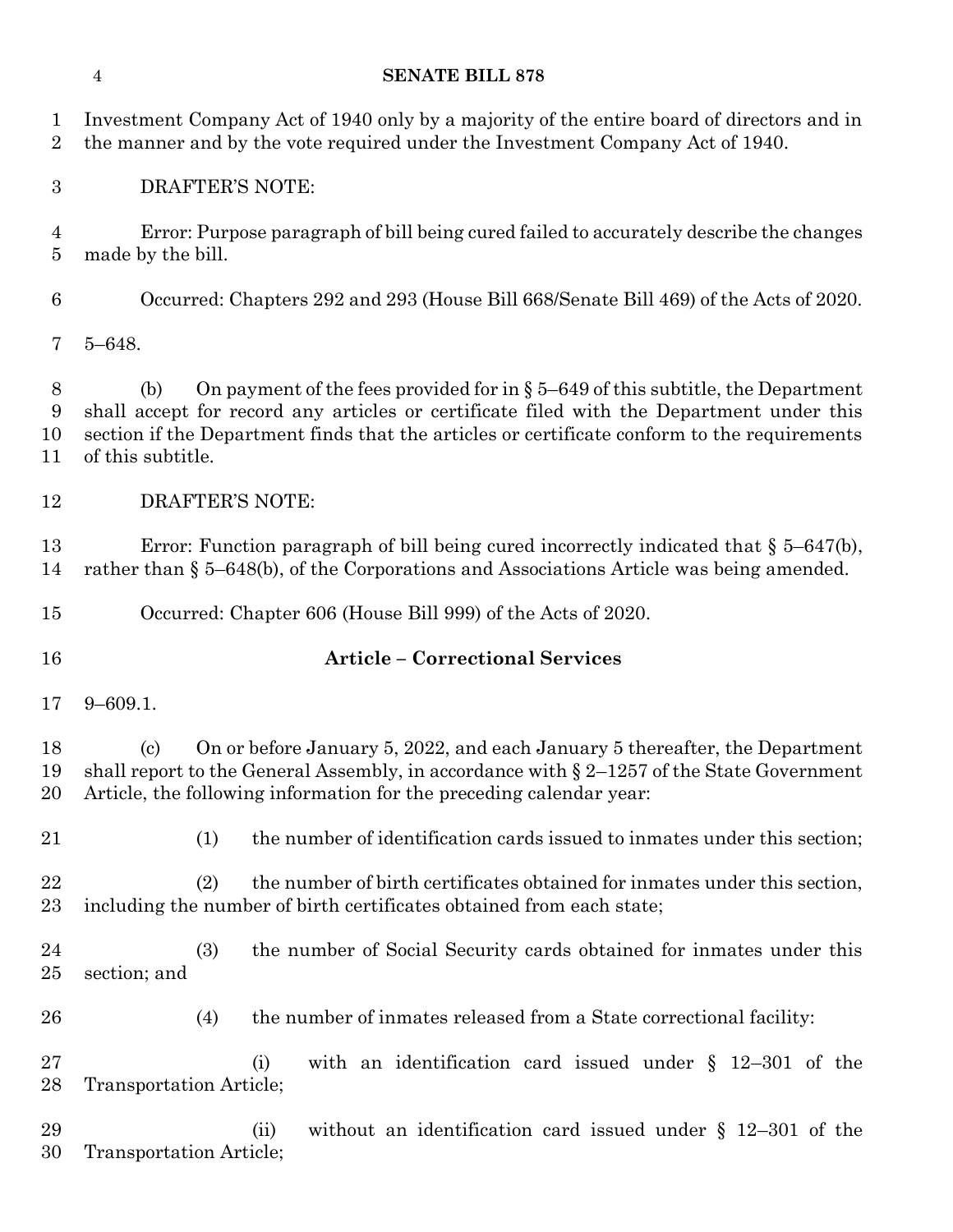## **SENATE BILL 878** 5

| $\mathbf{1}$                  | with a birth certificate obtained under this section;<br>(iii)                                                                                                                                                                                                                                                                                       |
|-------------------------------|------------------------------------------------------------------------------------------------------------------------------------------------------------------------------------------------------------------------------------------------------------------------------------------------------------------------------------------------------|
| $\overline{2}$                | without a birth certificate obtained under this section;<br>(iv)                                                                                                                                                                                                                                                                                     |
| $\boldsymbol{3}$              | with a Social Security card obtained under this section; and<br>(v)                                                                                                                                                                                                                                                                                  |
| $\overline{4}$                | without a Social Security card obtained under this section.<br>(vi)                                                                                                                                                                                                                                                                                  |
| 5                             | <b>DRAFTER'S NOTE:</b>                                                                                                                                                                                                                                                                                                                               |
| 6<br>7<br>8                   | Error: Function paragraph of bill being cured incorrectly indicated that $\S 12-301.1(c)$<br>of the Transportation Article, rather than § 9-609.1(c) of the Correctional Services Article,<br>was being added.                                                                                                                                       |
| 9                             | Occurred: Chapter 514 (Senate Bill 77) of the Acts of 2020.                                                                                                                                                                                                                                                                                          |
| 10                            | Article - Criminal Law                                                                                                                                                                                                                                                                                                                               |
| 11                            | $10 - 110.$                                                                                                                                                                                                                                                                                                                                          |
| 12<br>13                      | A person who violates this section is subject to the penalties provided<br>(f)<br>(1)<br>in this subsection.                                                                                                                                                                                                                                         |
| 14<br>15<br>16<br>17          | A person who disposes of litter in violation of this section in an<br>(2)<br>(i)<br>amount not exceeding 100 pounds or 27 cubic feet and not for commercial gain is guilty of<br>a misdemeanor and on conviction is subject to imprisonment not exceeding 30 days or a<br>fine not exceeding $$1,500$ or both.                                       |
| 18<br>19<br>20<br>21          | A person who disposes of litter in violation of this section in an<br>(ii)<br>amount exceeding 100 pounds or 27 cubic feet, but not exceeding 500 pounds or 216 cubic<br>feet, and not for commercial gain is guilty of a misdemeanor and on conviction is subject to<br>imprisonment not exceeding 1 year or a fine not exceeding \$12,500 or both. |
| 22<br>$^{23}$<br>24<br>$25\,$ | A person who disposes of litter in violation of this section in an<br>(iii)<br>amount exceeding 500 pounds or 216 cubic feet or in any amount for commercial gain is<br>guilty of a misdemeanor and on conviction is subject to imprisonment not exceeding 5 years<br>or a fine not exceeding \$30,000 or both.                                      |
| 26<br>$27\,$                  | (3)<br>In addition to the penalties provided under paragraph (2) of this<br>subsection, a court may order the violator to:                                                                                                                                                                                                                           |
| 28<br>29                      | remove or render harmless the litter disposed of in violation of<br>(i)<br>this section;                                                                                                                                                                                                                                                             |
| 30<br>$31\,$                  | repair or restore any property damaged by, or pay damages for,<br>(ii)<br>the disposal of the litter in violation of this section;                                                                                                                                                                                                                   |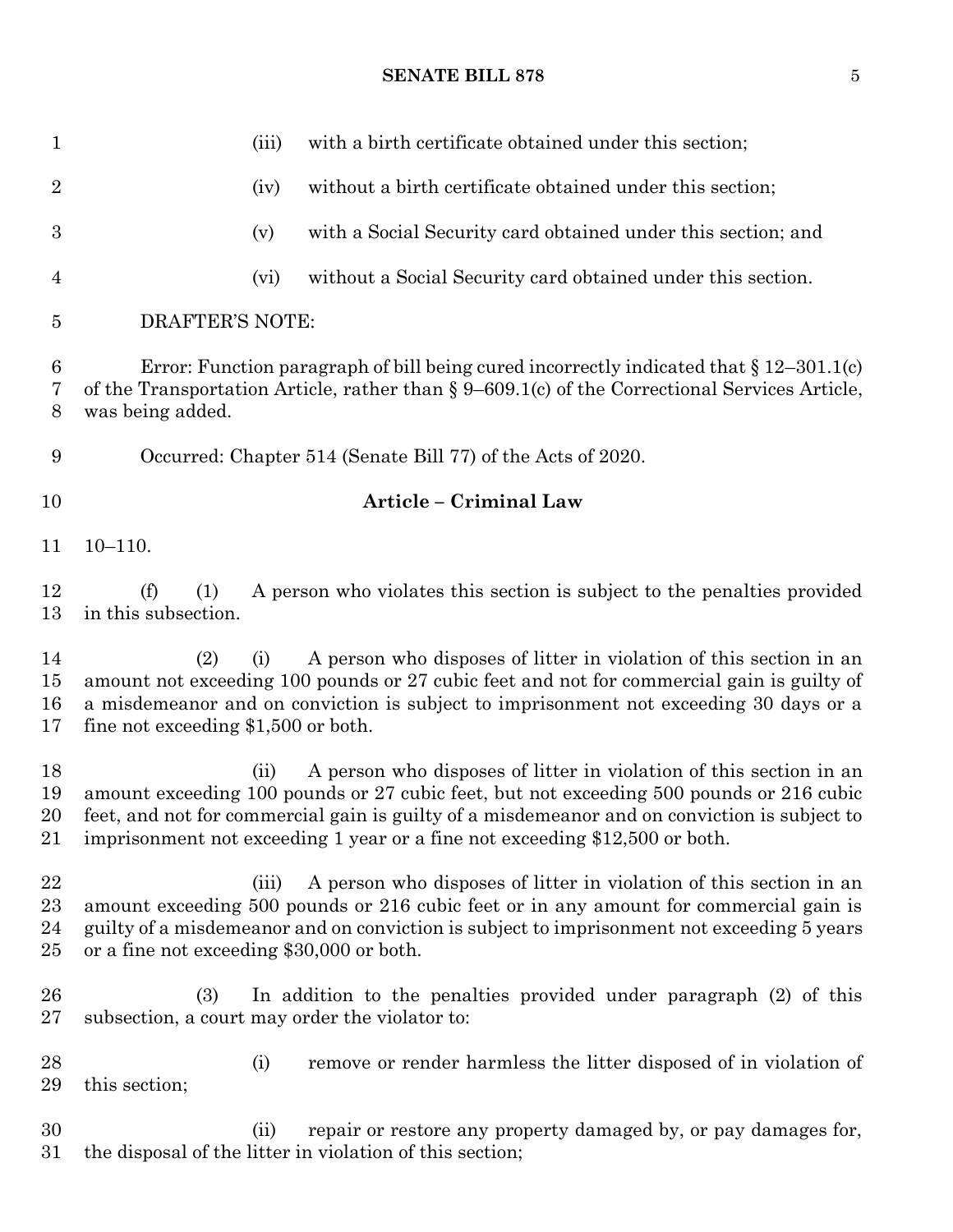1 (iii) perform public service relating to the removal of litter disposed<br>2 of in violation of this section or to the restoration of an area polluted by litter disposed of in of in violation of this section or to the restoration of an area polluted by litter disposed of in

| 3                   | violation of this section; or                                                                                                                                                                                                             |
|---------------------|-------------------------------------------------------------------------------------------------------------------------------------------------------------------------------------------------------------------------------------------|
| 4<br>$\overline{5}$ | reimburse the State, county, municipal corporation, or bi-county<br>(iv)<br>unit for its costs incurred in removing the litter disposed of in violation of this section.                                                                  |
| 6<br>7<br>8         | If a person is convicted of a violation under this section and the<br>(4)<br>(i)<br>person used a motor vehicle in the commission of the violation, the court shall notify the<br>Motor Vehicle Administration of the violation.          |
| 9<br>10<br>11       | The Chief Judge of the District Court and the Administrative<br>(ii)<br>Office of the Courts, in conjunction with the Motor Vehicle Administration, shall establish<br>uniform procedures for reporting a violation under this paragraph. |
| 12                  | <b>DRAFTER'S NOTE:</b>                                                                                                                                                                                                                    |
| 13<br>14            | Error: Function paragraph of bill being cured incorrectly indicated that $\S 10-110(f)$<br>of the Criminal Law Article was being amended rather than shown without amendment.                                                             |
| 15                  | Occurred: Chapter 160 (House Bill 1155) of the Acts of 2019.                                                                                                                                                                              |
| 16                  | <b>Article - Insurance</b>                                                                                                                                                                                                                |
| 17                  | $15 - 130.$                                                                                                                                                                                                                               |
| 18                  | (a)<br>(1)<br>This section applies to:                                                                                                                                                                                                    |
| 19<br>20<br>21      | insurers and nonprofit health service plans that provide coverage<br>(i)<br>for prescription drugs on an outpatient basis under health insurance policies or contracts<br>that are issued or delivered in the State;                      |
| 22                  |                                                                                                                                                                                                                                           |
| 23<br>24            | health maintenance organizations that provide coverage for<br>(ii)<br>prescription drugs on an outpatient basis under contracts that are issued or delivered in<br>the State;                                                             |
| 25<br>26<br>27      | managed care organizations, as defined in $\S 15-101$ of the Health<br>(iii)<br>-General Article, that provide coverage for prescription drugs on an outpatient basis under<br>contracts that are issued or delivered in the State; and   |
| 28<br>29            | to the extent consistent with State and federal law, third party<br>(iv)<br>administrators.                                                                                                                                               |
| 30                  | This section does not apply to:<br>(2)                                                                                                                                                                                                    |